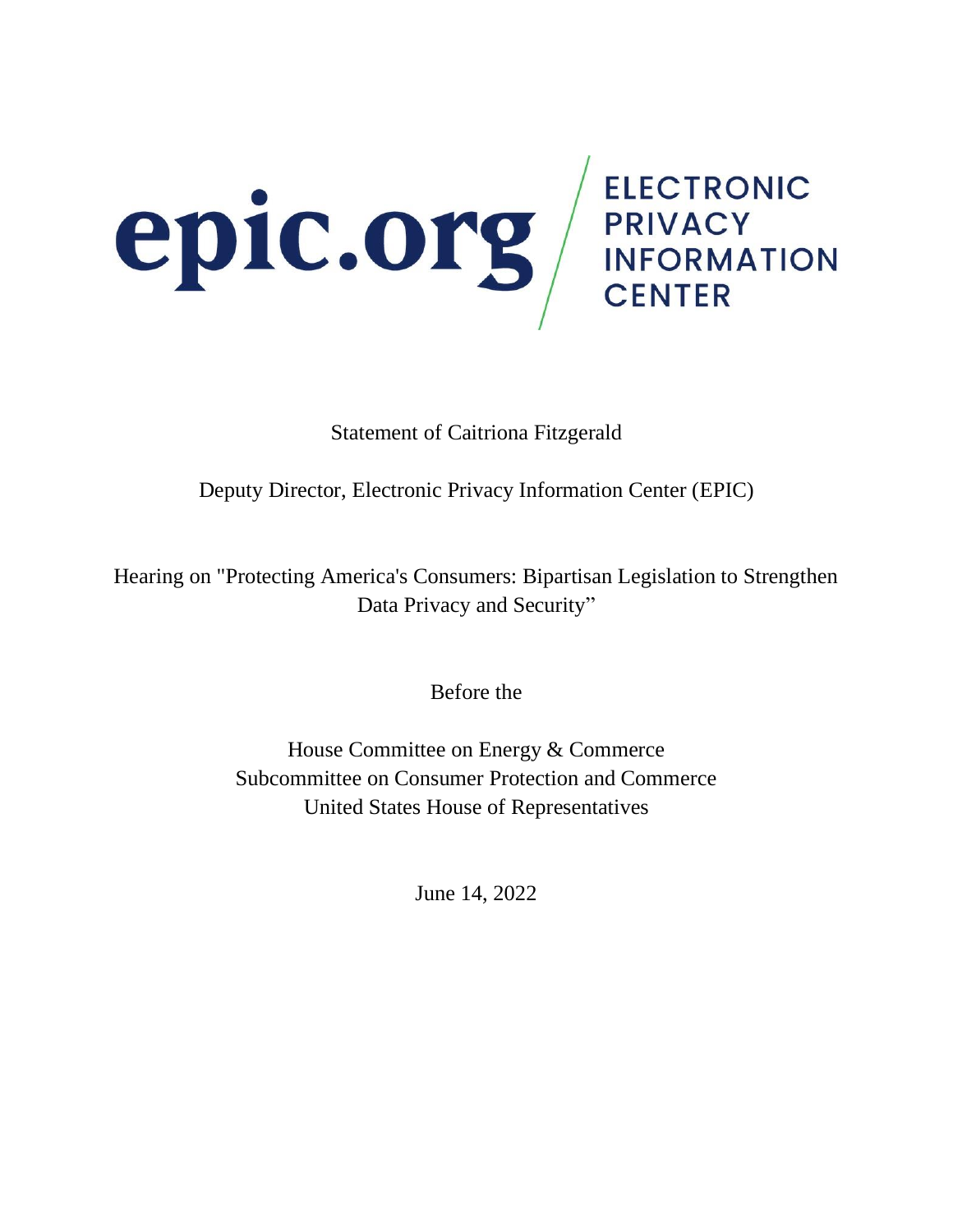Chair Schakowsky, Ranking Member Bilirakis, and members of the Subcommittee, thank you for holding this hearing and for the opportunity to testify today on the American Data Privacy and Protection Act. My name is Caitriona Fitzgerald, Deputy Director at the Electronic Privacy Information Center, or EPIC. EPIC is an independent nonprofit research organization in Washington, DC, established in 1994 to protect privacy, freedom of expression, and democratic values in the information age.

For more than two decades, powerful tech companies have been allowed to set the terms of our online interactions. Without any meaningful restrictions on their business practices, they have built systems that invade our private lives, spy on our families, and gather the most intimate details about us for profit. These companies have more economic and political power than many countries and states. Through a vast, opaque system of databases and algorithms, we are profiled and sorted into winners and losers based on data about our health, finances, location, gender, race, and other personal characteristics and habits. The impacts of these commercial surveillance systems are especially harmful for marginalized and multi-marginalized communities, fostering discrimination and inequities in employment, government services, health and healthcare, education, and other life necessities.

But it does not have to be this way – we can have a strong technology sector in the United States while protecting personal privacy. We need to retake control of our personal information from the entities that want to collect it, use it, and disclose it for any and every purpose they choose. We do not need any more evidence that self-regulation by technology companies does not work. The result of lack of regulation is clear and it has put us in this crisis. The longer Congress delays, the more difficult it will be to rein in these harmful business practices. It is long past time to establish comprehensive protections for privacy and civil rights online. Congress must act now to reclaim privacy as a meaningful right and to protect personal data. The American Data Privacy and Protection Act presents Congress with the best opportunity it has had in decades to stop the very real harms that are happening online every minute of every day.

In my testimony I will discuss the crisis we face today due to the lack of a comprehensive U.S. privacy law, how the American Data Privacy and Protection Act addresses that crisis, and some opportunities to improve the bill.

#### **A. The United States' Data Privacy Crisis: Surveillance Capitalism Run Wild**

The United States now faces a data privacy crisis. The lack of a comprehensive U.S. privacy law has allowed abusive data practices to flourish, threatening our rights and institutions. Robust data protection standards are essential to ensure the preservation of human rights and dignity and the healthy functioning of our democracy.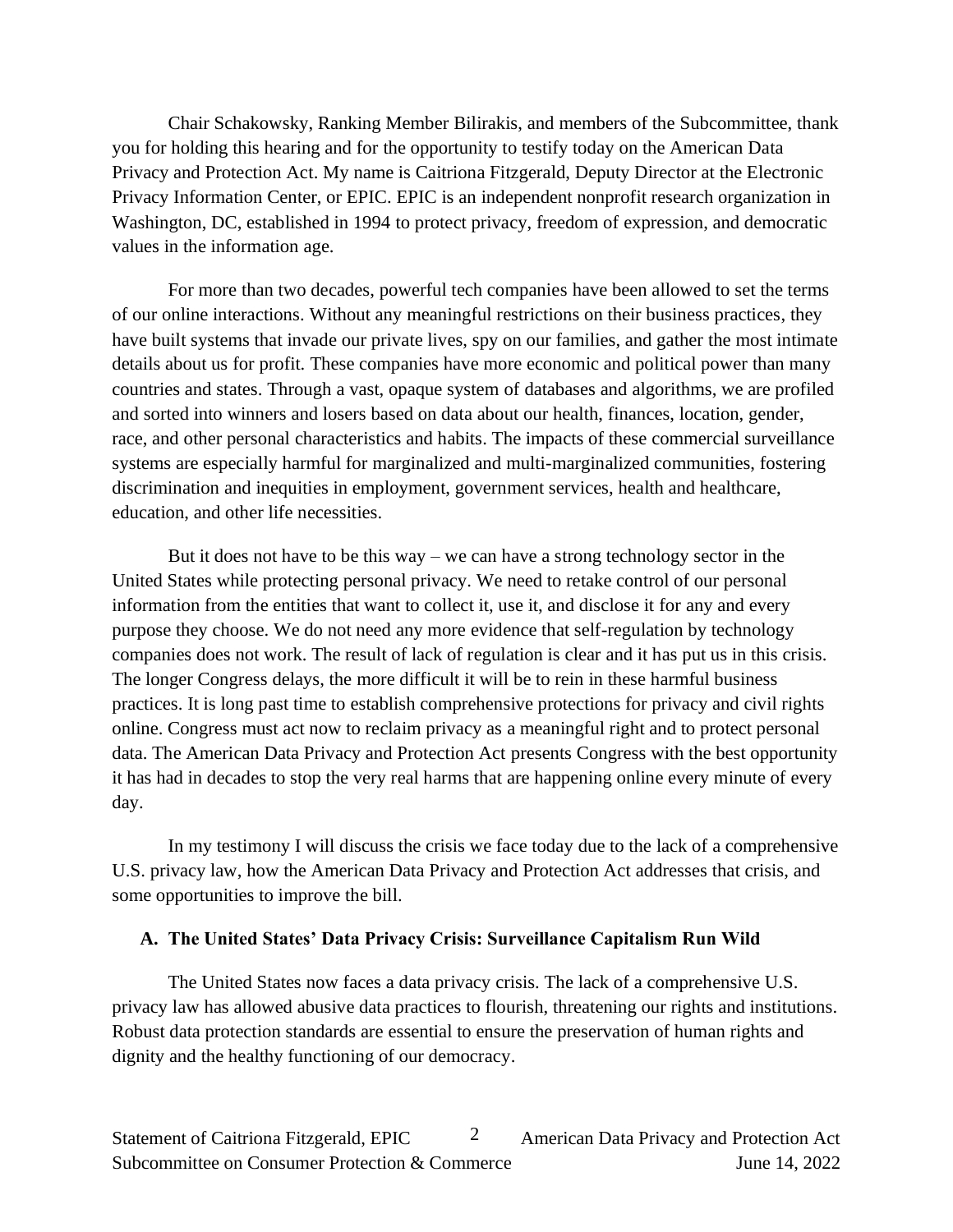Due to the failure of policymakers in the United States to establish adequate data protection standards, online firms have been allowed to deploy commercial surveillance systems that collect and commodify every bit of our personal data.<sup>1</sup> The platforms and data brokers that track us across the internet and build detailed profiles to target us with ads also expose us to ever-increasing risks of breaches, data misuse, manipulation, and discrimination. 2

The notice-and-choice approach to privacy regulation that dominated the United States' response to this uncontrolled data collection over the last three decades simply does not work. The focus on notice has led to longer and more complicated privacy policies that users do not read and could not change even if they did. And modern surveillance systems, including the schemes used to track our digital and physical activities across the web and across devices, are too complex and opaque for the vast majority of internet users to understand or control.

BuzzFeed recently reported that religious social networking service and app Pray.com was collecting detailed information about its users, including the texts of their posts, and linking it with information obtained from third-parties and data brokers. <sup>3</sup> Pray.com was also releasing detailed data about its users with third-parties, including Facebook, meaning "users could be targeted with ads on Facebook based on the content they engage with on Pray.com — including content modules with titles like 'Better Marriage,' 'Abundant Finance,' and 'Releasing Anger.'"<sup>4</sup> Users of the app called these practices "exploitative," "manipulative," and "predatory," and said they went against the private nature of prayer.<sup>5</sup>

In 2020, The Markup found that one-third of websites surveyed contained Facebook's tracking pixel, which allows Facebook to identify users (whether or not they are logged into Facebook) and connect those website visits to their Facebook profiles.<sup>6</sup> The Markup also scanned hundreds of websites on sensitive topics and discovered an alarming volume of tracking, including:

- A state agency page on how to report child abuse sending data about its visitors to six ad tech companies;
- WebMD and Everyday Health sending visitor data to dozens of marketing companies; and

<sup>3</sup> Emily Baker-White, *Nothing Sacred: These Apps Reserve The Right To Sell Your Prayers*, BuzzFeed (Jan. 25, 2022), [https://www.buzzfeednews.com/article/emilybakerwhite/apps-selling-your-prayers.](https://www.buzzfeednews.com/article/emilybakerwhite/apps-selling-your-prayers)

<sup>1</sup> *See generally* Shoshana Zuboff, *The Age of Surveillance Capitalism* (2019).

<sup>2</sup> *See* Consumer Fed. of America, *Factsheet: Surveillance Advertising: How Does the Tracking Work?* (Aug. 26, 2021), [https://consumerfed.org/consumer\\_info/factsheet-surveillance-advertising-how-tracking-works/.](https://consumerfed.org/consumer_info/factsheet-surveillance-advertising-how-tracking-works/) 

<sup>4</sup> *Id.* 5 *Id.*

<sup>6</sup> Julia Angwin, *What They Know… Now,* The Markup (Sept. 22, 2020), [https://themarkup.org/blacklight/2020/09/22/what-they-know-now.](https://themarkup.org/blacklight/2020/09/22/what-they-know-now)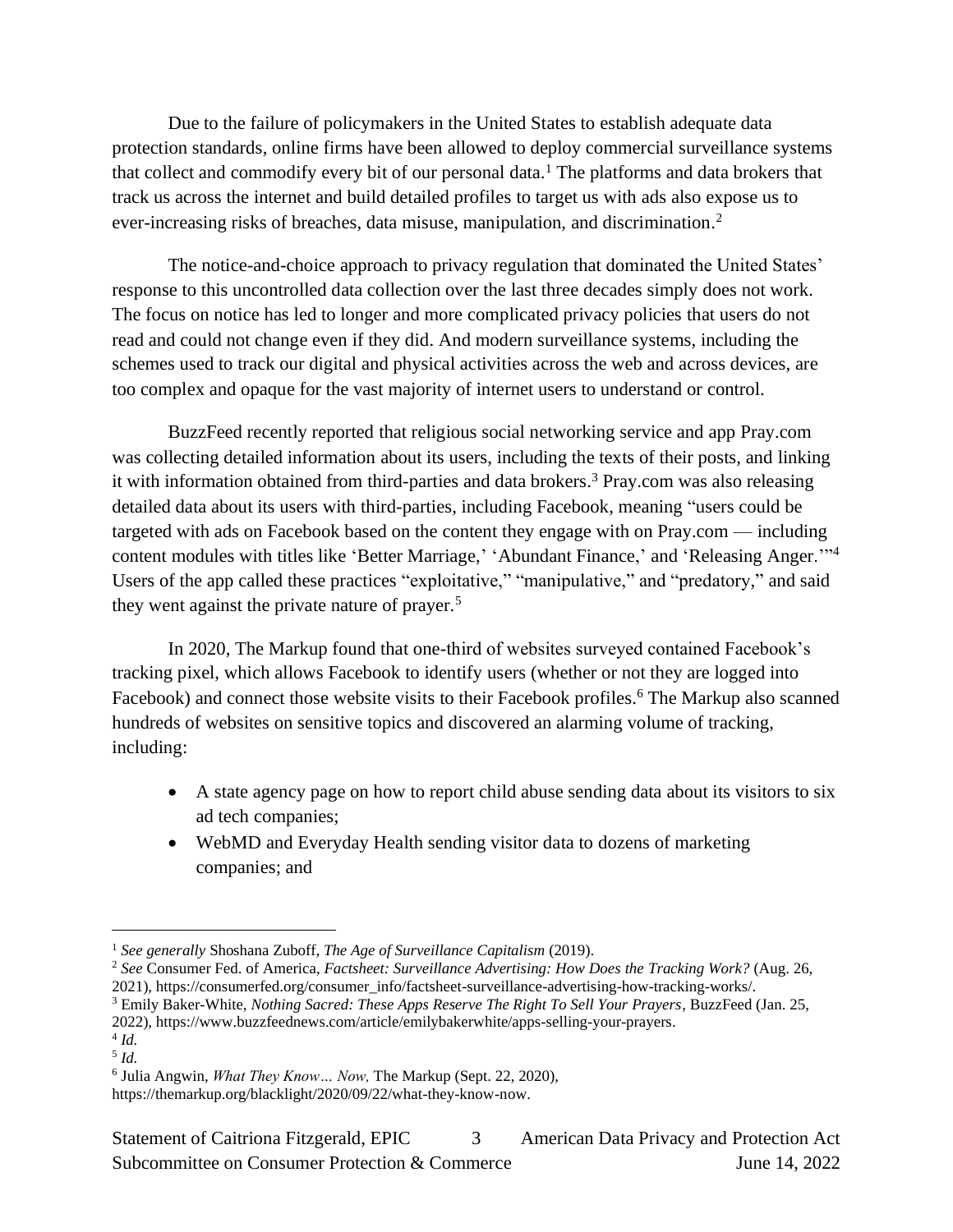• The Mayo Clinic using key logging to capture health information individuals typed into web forms for appointments and clinical trials, regardless of whether the individual even submitted the form or not—information which was saved to a folder titled "web forms for marketers/tracking." 7

These trackers collect millions of data points each day that are sold or transferred to data brokers, who then combine them with other personal data sources to build invasive profiles. Often these profiles are used to target people with "personalized" advertisements that stalk them across the web. In other cases these profiles are fed into secret algorithms used to determine the interest rates on mortgages and credit cards, to raise consumers' interest rates, or to deny people jobs, depriving people of opportunities and perpetuating structural inequalities. 8

## **B. Data Minimization is Critical in Limiting Unfettered Data Collection**

The ubiquitous online surveillance described above causes substantial and widespread privacy harms. Data minimization offers a solution. Data minimization sets limits on processing which requires data to be used *specifically* to deliver the goods and services that an individual has requested, consistent with the consumer's expectations. Companies complying with data minimization requirements must also delete personal information when it is no longer needed to serve the purpose for which it was collected.

Section 101 of the American Data Privacy and Protection Act establishes limits on the unfettered processing of personal data by requiring that entities only collect, use, and transfer data that is reasonably necessary, proportionate, and limited to: (1) provide a specific product or service requested by the individual or (2) a communication reasonably anticipated within the context of the relationship, with some exceptions specifically spelled out in section 209. The adoption of data minimization techniques consistent with this rule is essential to data protection across the board.<sup>9</sup>

Data minimization is essential for both consumers and businesses. Data minimization principles provide much needed standards for data security, access, and accountability, assign responsibilities with respect to user data, and restrict data collection and use. Indeed, a data

<sup>7</sup> Aaron Sankin & Surya Mattu, *The High Privacy Cost of a "Free" Website*, The Markup (Sept. 22, 2020), [https://themarkup.org/blacklight/2020/09/22/blacklight-tracking-advertisers-digital-privacy-sensitive-websites.](https://themarkup.org/blacklight/2020/09/22/blacklight-tracking-advertisers-digital-privacy-sensitive-websites)

<sup>8</sup> *See Protecting Consumer Privacy in the Age of Big Data*, 116th Cong. (2019), H. Comm. on the Energy & Comm., Subcomm. on Consumer Protection and Comm. (Feb. 26, 2019) (testimony of Brandi Collins-Dexter, Color of Change),

[https://energycommerce.house.gov/sites/democrats.energycommerce.house.gov/files/documents/Brandi%20Collins](https://energycommerce.house.gov/sites/democrats.energycommerce.house.gov/files/documents/Brandi%20Collins%20Dexter%2002.26.2019.pdf) [%20Dexter%2002.26.2019.pdf.](https://energycommerce.house.gov/sites/democrats.energycommerce.house.gov/files/documents/Brandi%20Collins%20Dexter%2002.26.2019.pdf)

<sup>9</sup> *See* EPIC & Consumer Reports, *How the FTC Can Mandate Data Minimization Through a Section 5 Unfairness Rulemaking* (Jan. 2022), [https://epic.org/documents/how-the-ftc-can-mandate-data-minimization-through-a-section-](https://epic.org/documents/how-the-ftc-can-mandate-data-minimization-through-a-section-5-unfairness-rulemaking/)[5-unfairness-rulemaking/;](https://epic.org/documents/how-the-ftc-can-mandate-data-minimization-through-a-section-5-unfairness-rulemaking/) *see also* Access Now, *Data minimization: Key to protecting privacy and reducing harm* (May 2021)[, https://www.accessnow.org/data-minimization-guide/.](https://www.accessnow.org/data-minimization-guide/)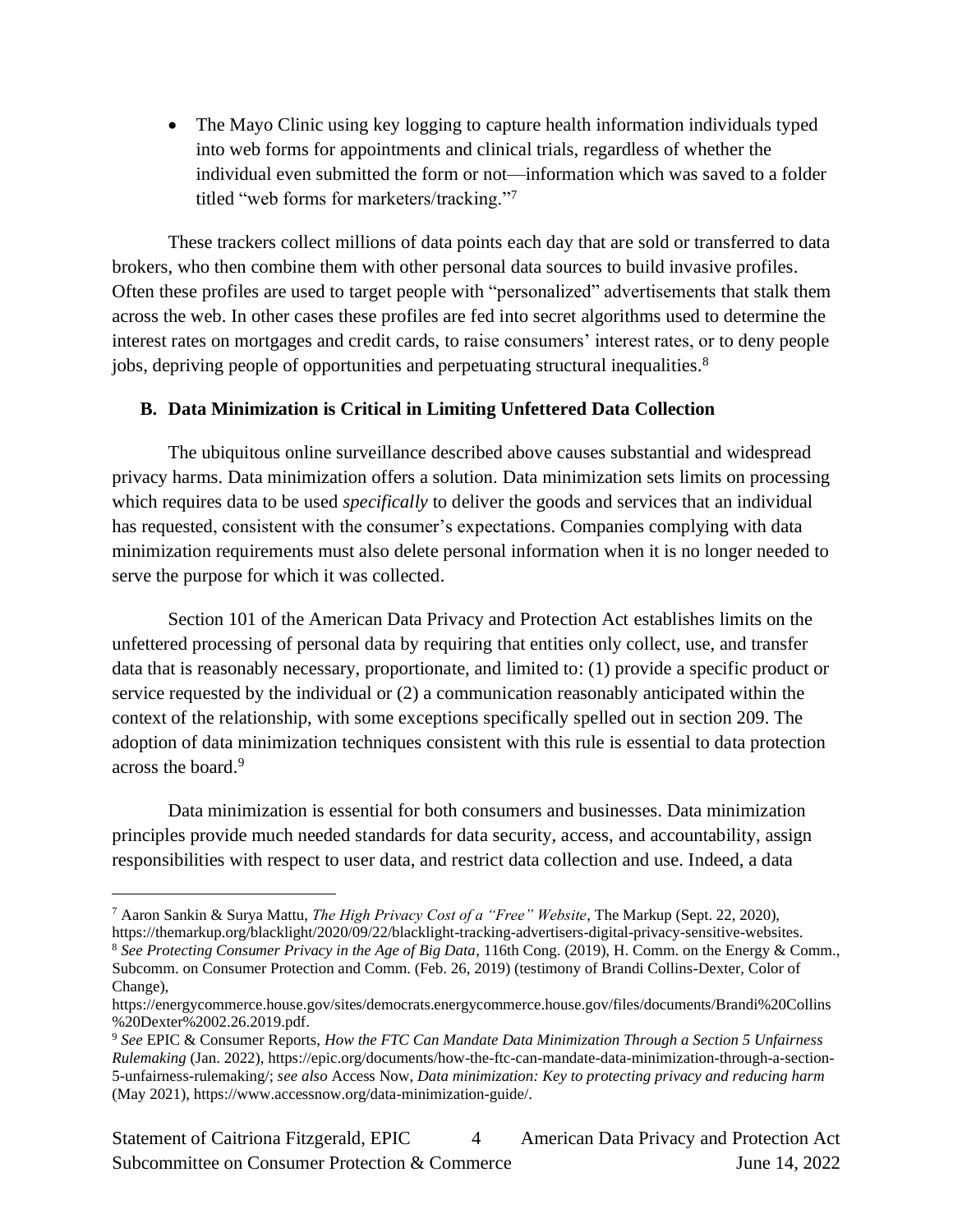minimization rule can provide clear guidance to businesses when designing and implementing systems for data collection, storage, use, and transfer. And data security will be improved because personal data that is not collected in the first place cannot be at risk of a data breach.

Data minimization is not a new concept; it just needs to be applied as a rule to all personal data collection online. Privacy laws dating back to the 1970s have recognized and applied this concept. The Privacy Act of 1974, a landmark privacy law regulating the personal data practices of federal agencies, requires data minimization. Each agency that collects personal data shall "maintain in its records only such information about an individual as is relevant and necessary to accomplish a purpose of the agency required to be accomplished by statute or by executive order of the President."<sup>10</sup>

The recently passed update to the California Consumer Privacy Act also includes provisions requiring a limited form of data minimization.<sup>11</sup> The European Union General Data Protection Regulation (GDPR) requires companies, among other things, to minimize collection of consumer data to what is "[a]dequate, relevant, and limited to what is necessary in relation to the purposes for which they are processed."<sup>12</sup> This means that many companies that would be covered by this bill are already complying with data minimization rules for users in other jurisdictions.

Human beings are more than data points to be sold to advertisers and data brokers. We all deserve privacy and autonomy with respect to our personal information. Individuals should be allowed to browse the internet or scroll through their favorite apps without worrying whether companies will use their own data in ways they do not anticipate. Data minimization offers a practical solution to a broken internet ecosystem by providing clear limits on how companies can collect and use data. EPIC encourages the Subcommittee to retain the data minimization provisions in section 101 of the bill and to pair them with a duty of loyalty that will require companies to act in the best interest of the individuals whose data they collect.<sup>13</sup>

## **C. Some Forms of Sensitive Data Uses Deserve Even Higher Protections**

Some types and uses of data are especially sensitive and warrant even stricter regulation. For instance, biometric, genetic, and precise geolocation data are inherently sensitive. But even information about the products people buy and the services they search for can qualify as

Statement of Caitriona Fitzgerald, EPIC 5 American Data Privacy and Protection Act Subcommittee on Consumer Protection & Commerce June 14, 2022 5

 $10$  5 U.S.C. § 552a (e)(1).

<sup>11</sup> Cal. Civ. Code § 1798.100(c).

<sup>&</sup>lt;sup>12</sup> Regulation (EU) 2016/679 (General Data Protection Regulation) Art. 5  $\S$  1(c).

<sup>13</sup> *See* Neil M. Richards & Woodrow Hartzog, *Legislating Data Loyalty*, (June 8, 2022). 97 Notre Dame L. Rev. Reflection 356 (2022), [https://papers.ssrn.com/sol3/papers.cfm?abstract\\_id=4131523.](https://papers.ssrn.com/sol3/papers.cfm?abstract_id=4131523)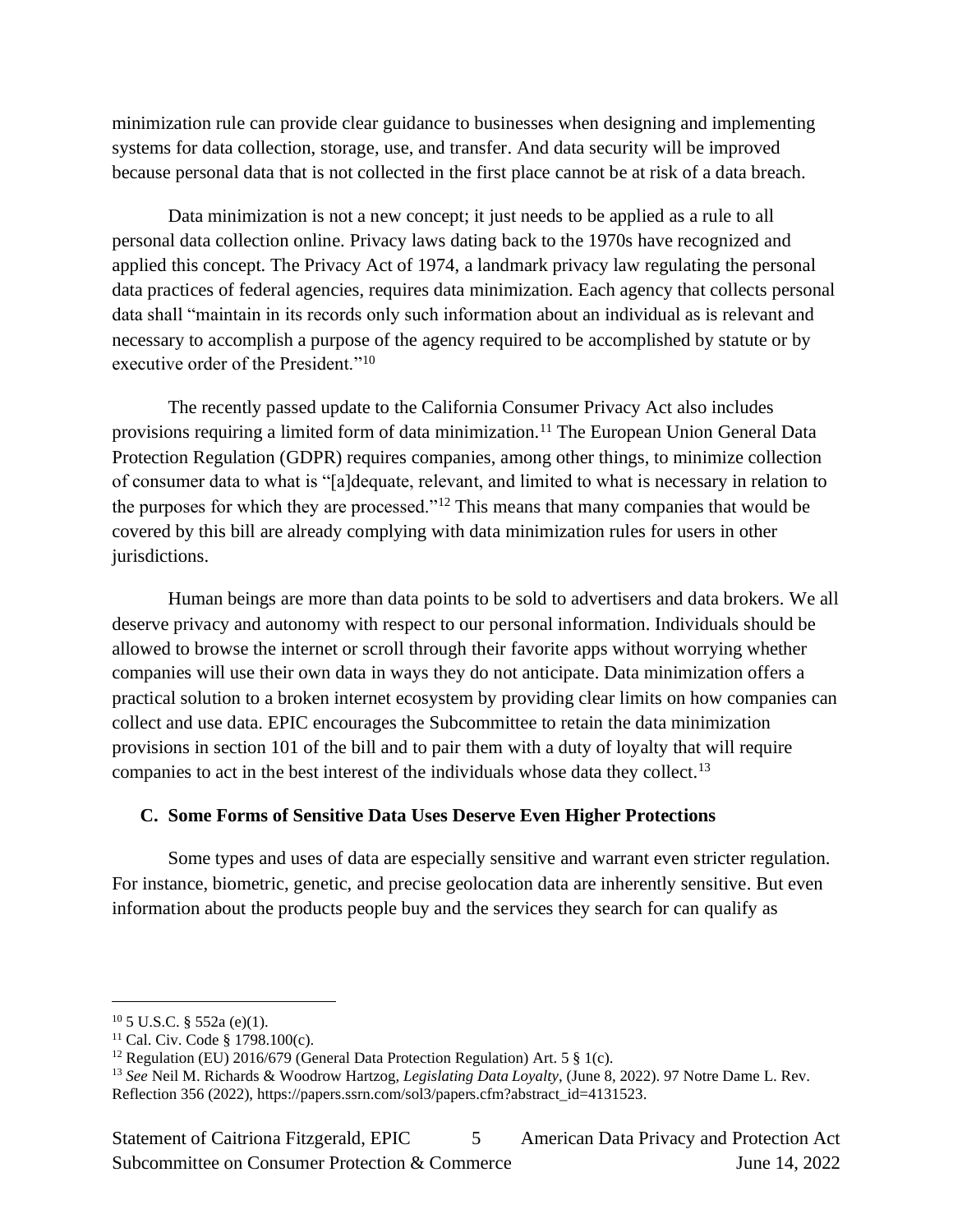sensitive if used to make inferences about individuals' health, religious beliefs, economic situations, and other characteristics.

Nearly every week there is a new story about how precise location data is being packaged and sold to the highest bidder. Location data can be combined with other data to reveal an individual's movements or to track them in real time, which can pose a significant threat to physical safety. Location data can also reveal sensitive information about individuals including their religious affiliation, their personal and political beliefs, their sexual orientation, their health status, or other sensitive categories. Despite common assurances from companies, precise location data is not "anonymous" and can in many cases be linked back to an individual. Last year, a top Catholic Church official was forced to resign after a Catholic media site used cellphone data to show that the priest was a regular user of the queer dating app Grindr and visited gay bars.<sup>14</sup> Both Google<sup>15</sup> and location data firms<sup>16</sup> have been found harvesting users' locations even after they have opted out. The Centers for Disease Control paid \$420,000 to access one year of location data from data broker SafeGraph to track patterns of tens of millions of Americans during the COVID-19 pandemic.<sup>17</sup>

Health data is another category of data that requires heightened protection. Many people assume that the health data they enter in apps is protected by the Health Information Portability and Accountability Act (HIPAA), but it is frequently not. HIPAA only covers health care providers, health insurers, and health care clearinghouses. Last year, Flo Health, the developer of a popular fertility-tracking app, settled a Federal Trade Commission complaint alleging that the company shared health information of its users with outside data analytics providers, including Facebook and Google, after promising such information would be kept private.<sup>18</sup> But the only reason the FTC was able to bring a case against the company is that Flo Health misled users in its privacy policy, stating that the company and app would not share users' health details with anyone. If Flo Health had simply disclosed these practices in their privacy policy, there would be no federal law expressly prohibiting the company from transferring users' sensitive fertility data to marketers and third parties.

<sup>14</sup> Michelle Boorstein et al., *Top U.S. Catholic Church official resigns after cellphone data used to track him on Grindr and to gay bars*, Wash. Post (July 21, 2021), [https://www.washingtonpost.com/religion/2021/07/20/bishop](https://www.washingtonpost.com/religion/2021/07/20/bishop-misconduct-resign-burrill/)[misconduct-resign-burrill/.](https://www.washingtonpost.com/religion/2021/07/20/bishop-misconduct-resign-burrill/)

<sup>15</sup> Ryan Nakashima, *Google tracks your movements*, like it or not, Assoc. Pres (Aug. 13, 2018),

[https://apnews.com/article/north-america-science-technology-business-ap-top-news-](https://apnews.com/article/north-america-science-technology-business-ap-top-news-828aefab64d4411bac257a07c1af0ecb)[828aefab64d4411bac257a07c1af0ecb.](https://apnews.com/article/north-america-science-technology-business-ap-top-news-828aefab64d4411bac257a07c1af0ecb)

<sup>16</sup> Joseph Cox, *Location Data Firm Got GPS Data From Apps Even When People Opted Out*, Vice (Oct. 25, 2021), [https://www.vice.com/en/article/5dgmqz/huq-location-data-opt-out-no-consent.](https://www.vice.com/en/article/5dgmqz/huq-location-data-opt-out-no-consent)

<sup>17</sup> Joseph Cox, *CDC Tracked Millions of Phones to See If Americans Followed COVID Lockdown Orders*, Vice (May 3, 2022)[, https://www.vice.com/en/article/m7vymn/cdc-tracked-phones-location-data-curfews.](https://www.vice.com/en/article/m7vymn/cdc-tracked-phones-location-data-curfews)

<sup>18</sup> *In re Flo Health, Inc.*, FTC File No. 192-3133 (June 2021), [https://www.ftc.gov/legal-library/browse/cases](https://www.ftc.gov/legal-library/browse/cases-proceedings/192-3133-flo-health-inc)[proceedings/192-3133-flo-health-inc.](https://www.ftc.gov/legal-library/browse/cases-proceedings/192-3133-flo-health-inc)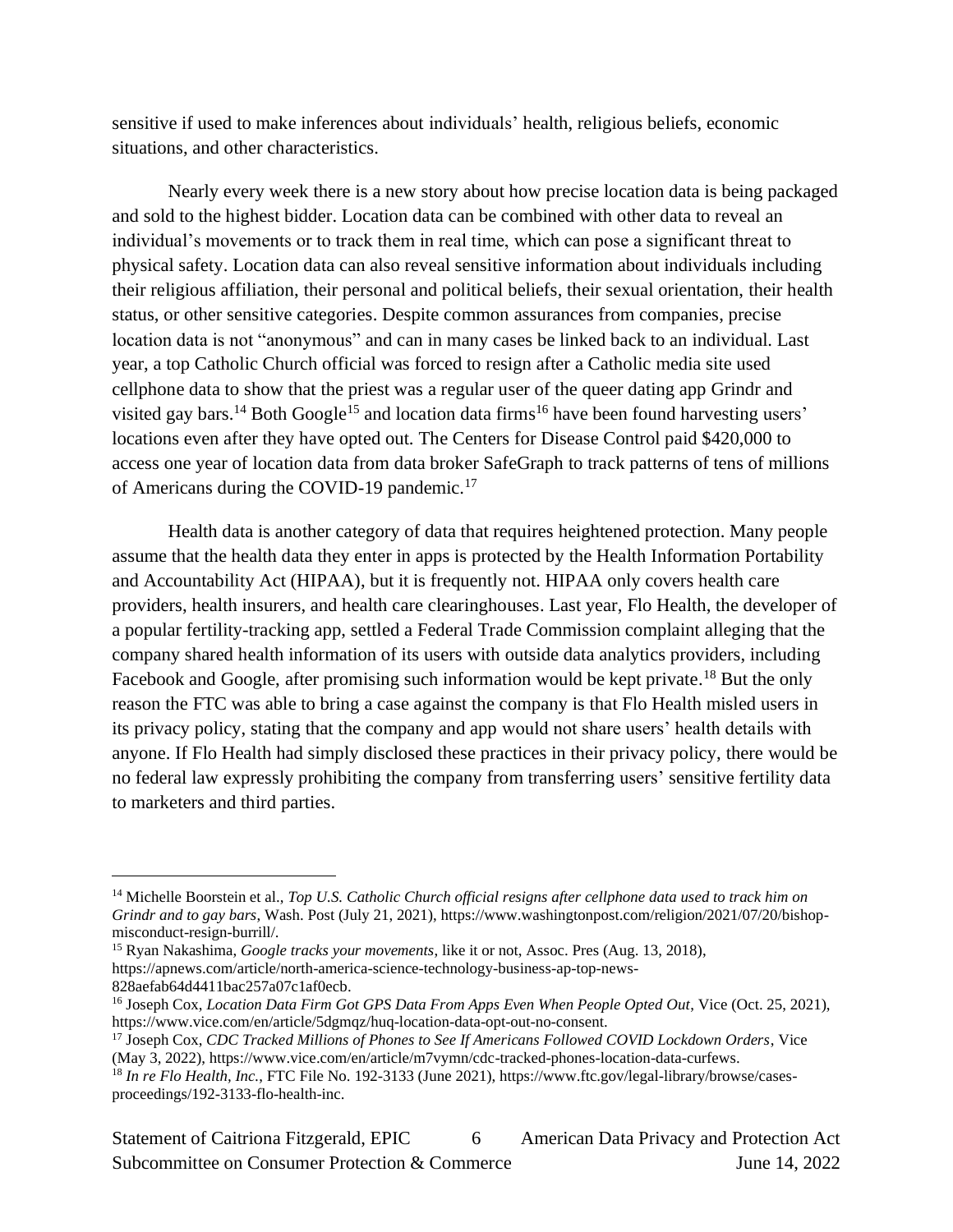The American Data Privacy and Protection Act rightly recognizes that some sensitive categories and uses of data deserve stricter controls and would halt some of these dangerous business practices. Section 204 requires that, on top of meeting the data minimization threshold, a covered entity may not collect, process, or transfer an individual's sensitive personal data without affirmative express consent. And for some categories of data—including precise geolocation data, social security numbers, biometric information, and genetic data—section 102 prohibits transfers outright or restricts them to very limited circumstances.

The concern with sensitive data is that it can easily be misused and causes significant harm if breached. U.S. privacy law should strictly limit the collection, use, and transferring of sensitive data.

## **D. Algorithmic Oversight is Particularly Important in Mitigating Harms to Marginalized Communities**

The use of artificial intelligence and other automated systems to make decisions about individuals poses significant risks to fundamental rights. Public and private actors are increasingly relying on automated decision-making tools to determine eligibility for jobs, education, housing, parole, bail, credit, insurance, healthcare, and government services.<sup>19</sup> The error, bias, and discriminatory patterns embedded in these systems perpetuate systemic inequality,<sup>20</sup> yet neither public agencies nor private companies are typically required to evaluate the impacts and biases of these systems before they use them.

Indeed, many automated decision-making systems have been deployed by both government agencies and private companies with little to no oversight, despite questions regarding their effectiveness.<sup>21</sup> A 2019 National Institute of Standards and Technology ("NIST") study of facial recognition tools—which are typically "AI-based"<sup>22</sup>—found that the systems were up to 100 times more likely to return a false positive for a non-white person than for a white person.<sup>23</sup> Specifically, NIST found that "for one-to-many matching, the team saw higher rates of false positives for African American females," a finding that is "particularly important

<sup>19</sup> Danielle Keats Citron & Frank Pasquale, *The Scored Society: Due Process for Automated Predictions*, 89 Wash. L. Rev. 1 (2014).

<sup>20</sup> *See* Rashida Richardson, *Racial Segregation and the Data-Driven Society: How Our Failure to Reckon with Root Causes Perpetuates Separate and Unequal Realities*, 36 Berkeley Tech. L.J. 3 (2022).

<sup>21</sup> David Freeman Engstrom, Daniel E. Ho, Catherine M. Sharkey, & Mariano-Florentino Cuéllar, *Government by Algorithm: Artificial Intelligence in Federal Administrative Agencies* 6 (Feb. 2020), [https://www](https://www-cdn.law.stanford.edu/wp-content/uploads/2020/02/ACUS-AI-Report.pdf)[cdn.law.stanford.edu/wp-content/uploads/2020/02/ACUS-AI-Report.pdf.](https://www-cdn.law.stanford.edu/wp-content/uploads/2020/02/ACUS-AI-Report.pdf)

<sup>22</sup> Nat'l Inst. Standards & Tech., *Face Recognition Vendor Test (FRVT) Part 3: Demographic Effects* 14 (Dec. 2019), [https://nvlpubs.nist.gov/nistpubs/ir/2019/NIST.IR.8280.pdf.](https://nvlpubs.nist.gov/nistpubs/ir/2019/NIST.IR.8280.pdf)

<sup>23</sup> Nat'l Inst. Standards & Tech., *NIST Study Evaluates Effects of Race, Age, Sex on Face Recognition Software* (Dec. 19, 2019), [https://www.nist.gov/news-events/news/2019/12/nist-study-evaluates-effects-race-age-sex-face](https://www.nist.gov/news-events/news/2019/12/nist-study-evaluates-effects-race-age-sex-face-recognition-software)[recognition-software.](https://www.nist.gov/news-events/news/2019/12/nist-study-evaluates-effects-race-age-sex-face-recognition-software)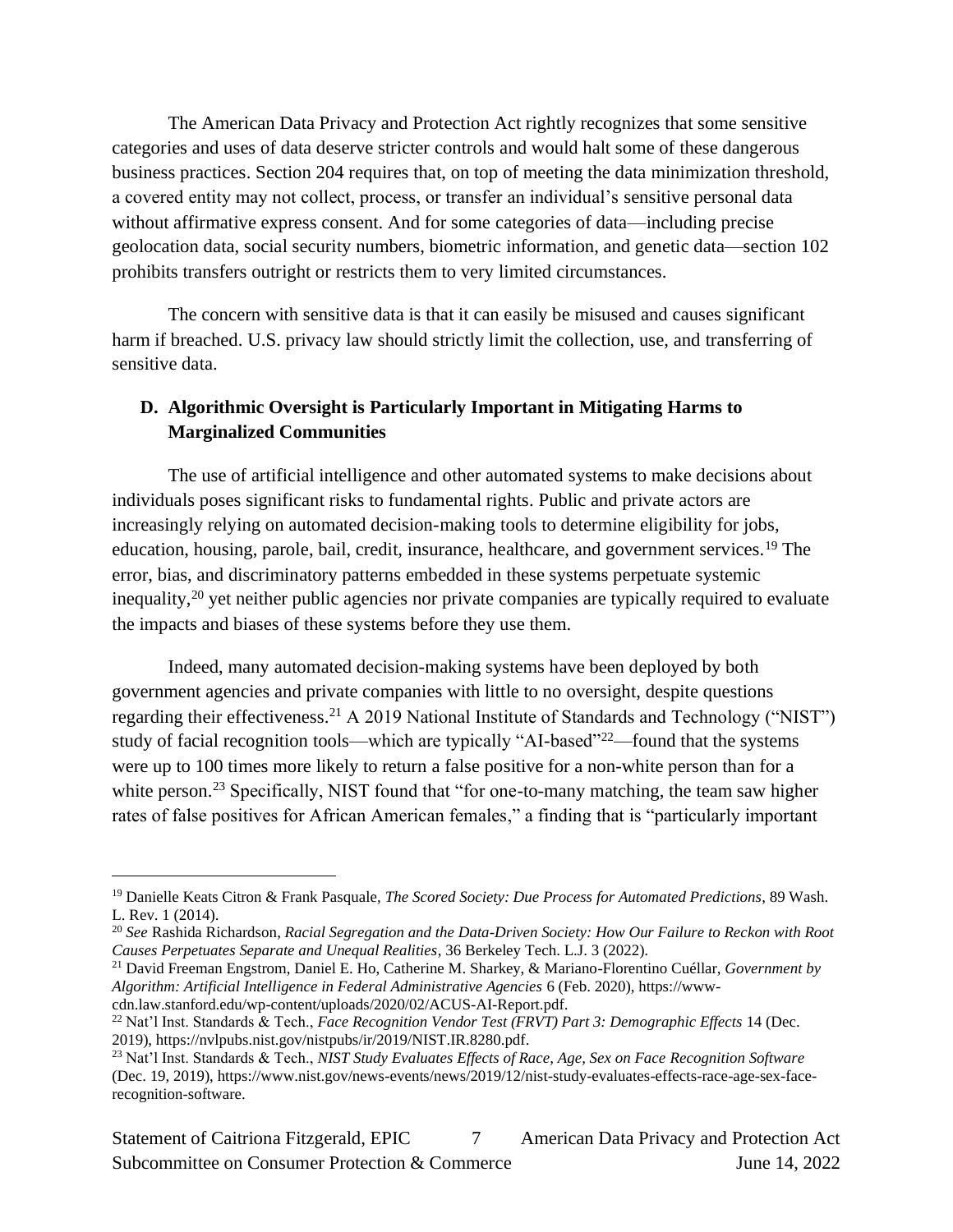because the consequences could include false accusations."<sup>24</sup> A separate study by Stanford University and MIT, which looked at three widely deployed commercial facial recognition tools, found an error rate of 34.7% for dark-skinned women compared to an error rate of 0.8% for light-skinned men.<sup>25</sup> A review of Rekognition—an Amazon-owned facial recognition system marketed to law enforcement—revealed indications of racial bias and found that the system misidentified 28 members of U.S. Congress as convicted criminals.<sup>26</sup> This type of facial recognition is used in public benefit verification, job applicant screening tools, remote test proctoring systems, and numerous other sensitive contexts.

Consumers are often surprised to learn that decisions impacting their lives<sup>27</sup> were made using algorithms. In healthcare settings, consumers have been shocked to discover that data collected by their essential health equipment was used to make reimbursement decisions.<sup>28</sup> Insurance firms have fed patients' financial investment data, car ownership records, cell phone numbers, and property records into algorithms to predict health outcomes and generate health risk scores.<sup>29</sup>

Even our children are not safe from having decisions made about them by opaque algorithms. The Markup recently released results from an extensive investigation of software used in K-12 schools. One company, PowerSchool, was found to be using algorithms that relied on indicators of family wealth, such as free and reduced lunch status, to "predict" a student's

<sup>24</sup> *Id*.

<sup>25</sup> Joy Buolamwini & Timnit Gebru, *Gender Shades: Intersectional Accuracy Disparities in Commercial Gender Classification,* Proceedings of Machine Learning Research 81:1–15 (2018),

[https://www.media.mit.edu/publications/gender-shades-intersectional-accuracy-disparities-in-commercial-gender](https://www.media.mit.edu/publications/gender-shades-intersectional-accuracy-disparities-in-commercial-gender-classification/)[classification/.](https://www.media.mit.edu/publications/gender-shades-intersectional-accuracy-disparities-in-commercial-gender-classification/)

<sup>26</sup> Russell Brandom, *Amazon's facial recognition matched 28 members of Congress to criminal mugshots*, The Verge (July 26, 2018), [https://www.theverge.com/2018/7/26/17615634/amazon-rekognition-aclu-mug-shot](https://www.theverge.com/2018/7/26/17615634/amazon-rekognition-aclu-mug-shot-congress-facial-recognition)[congress-facial-recognition.](https://www.theverge.com/2018/7/26/17615634/amazon-rekognition-aclu-mug-shot-congress-facial-recognition)

<sup>27</sup> *See* Genevieve Smith & Ishita Rustagi, *When Good Algorithms Go Sexist: Why and How to Advance AI Gender Equity*, Stan. Soc. Innov. Rev. (Mar. 31, 2021),

[https://ssir.org/articles/entry/when\\_good\\_algorithms\\_go\\_sexist\\_why\\_and\\_how\\_to\\_advance\\_ai\\_gender\\_equity](https://ssir.org/articles/entry/when_good_algorithms_go_sexist_why_and_how_to_advance_ai_gender_equity) ("A husband and wife compared their Apple Card spending limits and found that the husband's credit line was 20 times greater. Customer service employees were unable to explain why the algorithm deemed the wife significantly less creditworthy.").

<sup>28</sup> *See* All Things Considered, *How Insurers Are Profiting Off Patients With Sleep Apnea*, NPR (Nov. 21, 2018), <https://www.npr.org/2018/11/21/670142105/how-insurers-are-profiting-off-patients-with-sleep-apnea>

<sup>(&</sup>quot;And that's when he realized that the machine was actually spying on him and tracking his sleep habits and sleep patterns. And the irony is he wasn't able to use the machine because he didn't have the new mask and yet they hadn't been sending the new mask because they said he wasn't using the machine.").

<sup>29</sup> *See* Marshall Allen, *Health Insurers Are Vacuuming Up Details About You—And It Could Raise Your Rates*, ProPublica (July 17, 2018), [https://www.propublica.org/article/health-insurers-are-vacuuming-up-details-about-you](https://www.propublica.org/article/health-insurers-are-vacuuming-up-details-about-you-and-it-could-raise-your-rates)[and-it-could-raise-your-rates.](https://www.propublica.org/article/health-insurers-are-vacuuming-up-details-about-you-and-it-could-raise-your-rates)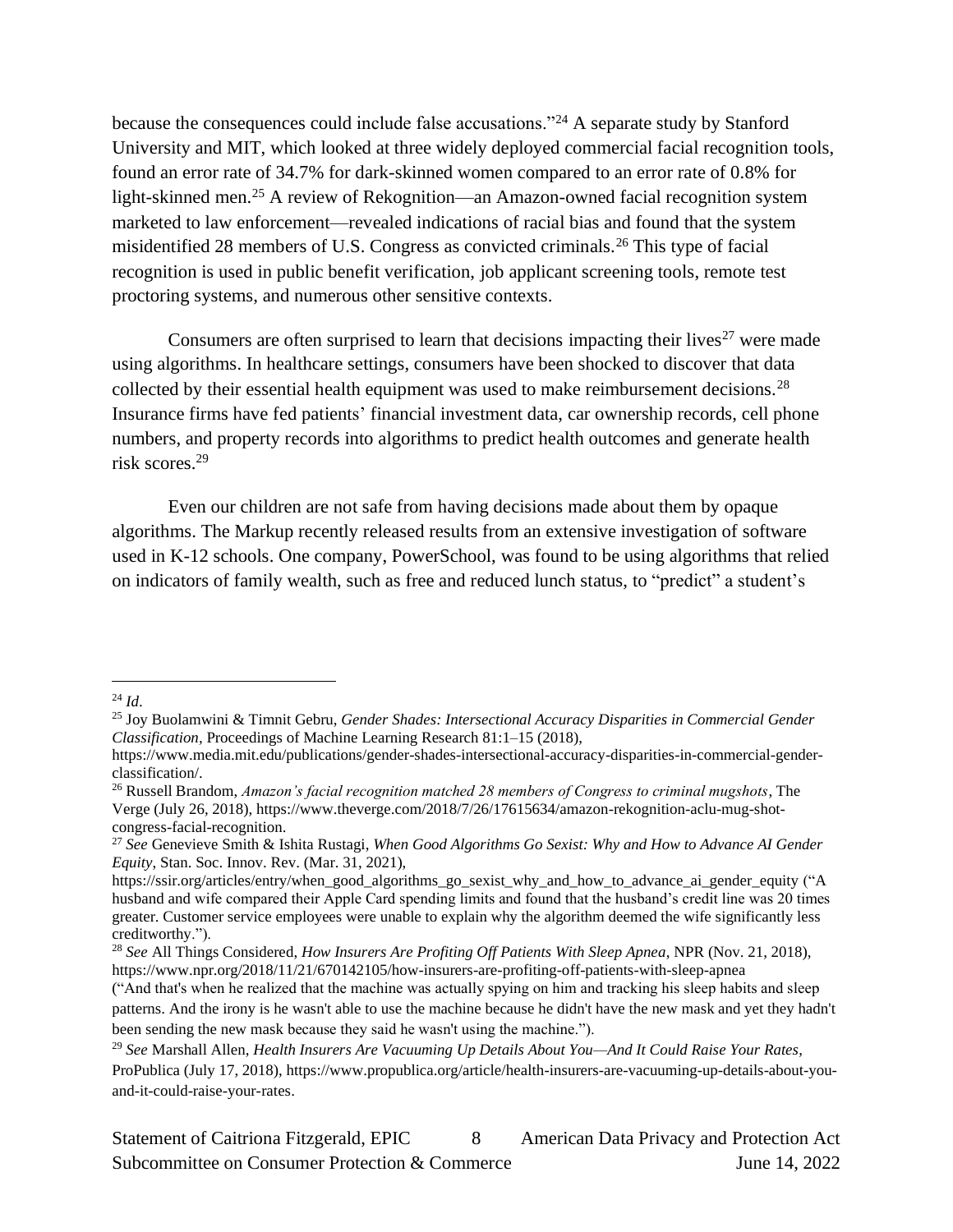future success and provide teachers with graduation risk scores as early as seventh grade.<sup>30</sup> PowerSchool claims to have data on 75% of K-12 students in North America.<sup>31</sup>

The Markup also examined Naviance software, which is used by approximately twothirds of high school students in the U.S. to research and apply to college. Naviance was found to gather data on students as they used the software and to allow colleges to target students with paid advertisements promoting enrollment.<sup>32</sup> The Markup obtained contracts showing that numerous universities, including the University of Kansas, University of Southern Maine, and the University of Massachusetts Boston used the software to target their enrollment ads only to white students.<sup>33</sup>

These data practices threaten individual privacy and civil rights, and companies have proven time and again that they cannot police themselves.<sup>34</sup> The provisions of the American Data Privacy and Protection Act that extend civil rights protections online and provide oversight of algorithms are vital to protecting the public, especially marginalized individuals and communities.

The American Data Privacy and Protection Act sets accountability and transparency requirements for automated decision-making tools by requiring Algorithmic Impact Assessments and Algorithm Design Evaluations, which can provide meaningful oversight if done right.<sup>35</sup> EPIC does recommend adding more robust requirements to the impact assessments under section 207 so they do not simply become box-checking exercises. <sup>36</sup> Compelling businesses to explain how each algorithm was developed, the training data, and the anticipated purposes and capabilities would make these assessments more effective.

Unless express, binding limits on the use of AI are established *now*, the technology will quickly outpace our collective ability to regulate it. Effective algorithmic impact assessments

<sup>30</sup> Todd Feathers, *This Private Equity Firm Is Amassing Companies That Collect Data on America's Children*, The Markup (Jan. 11, 2022), [https://themarkup.org/machine-learning/2022/01/11/this-private-equity-firm-is-amassing](https://themarkup.org/machine-learning/2022/01/11/this-private-equity-firm-is-amassing-companies-that-collect-data-on-americas-children)[companies-that-collect-data-on-americas-children.](https://themarkup.org/machine-learning/2022/01/11/this-private-equity-firm-is-amassing-companies-that-collect-data-on-americas-children)

<sup>31</sup> *Id.*

<sup>32</sup> Todd Feathers, *College Prep Software Naviance Is Selling Advertising Access to Millions of Students*, The Markup (Jan. 13, 2022), [https://themarkup.org/machine-learning/2022/01/13/college-prep-software-naviance-is](https://themarkup.org/machine-learning/2022/01/13/college-prep-software-naviance-is-selling-advertising-access-to-millions-of-students)[selling-advertising-access-to-millions-of-students.](https://themarkup.org/machine-learning/2022/01/13/college-prep-software-naviance-is-selling-advertising-access-to-millions-of-students) 

<sup>33</sup> *Id.*

<sup>34</sup> *See generally* Ari Ezra Waldman, *Industry Unbound* (2021) (demonstrating that many privacy impact assessments conducted under GDPR have become little more than checkbox forms).

<sup>35</sup> *See* Ari Ezra Waldman, *Power, Process, and Automated Decision-Making*, 88 Fordham L. Rev. 613, 624 (2019), <https://ir.lawnet.fordham.edu/cgi/viewcontent.cgi?article=5633&context=flr> ("Procedural requirements like algorithmic impact assessments, source code transparency, explanations of either the result or the logic behind it, and a human in the loop who can hear someone's appeal move opaque automated systems closer to more familiar, and more accountable, decision-making regimes.")

<sup>36</sup> *Id.* at 628 (citing Lauren Edelman, *Working Law: Courts, Corporations, and Symbolic Civil Rights* 100-50 (2016)).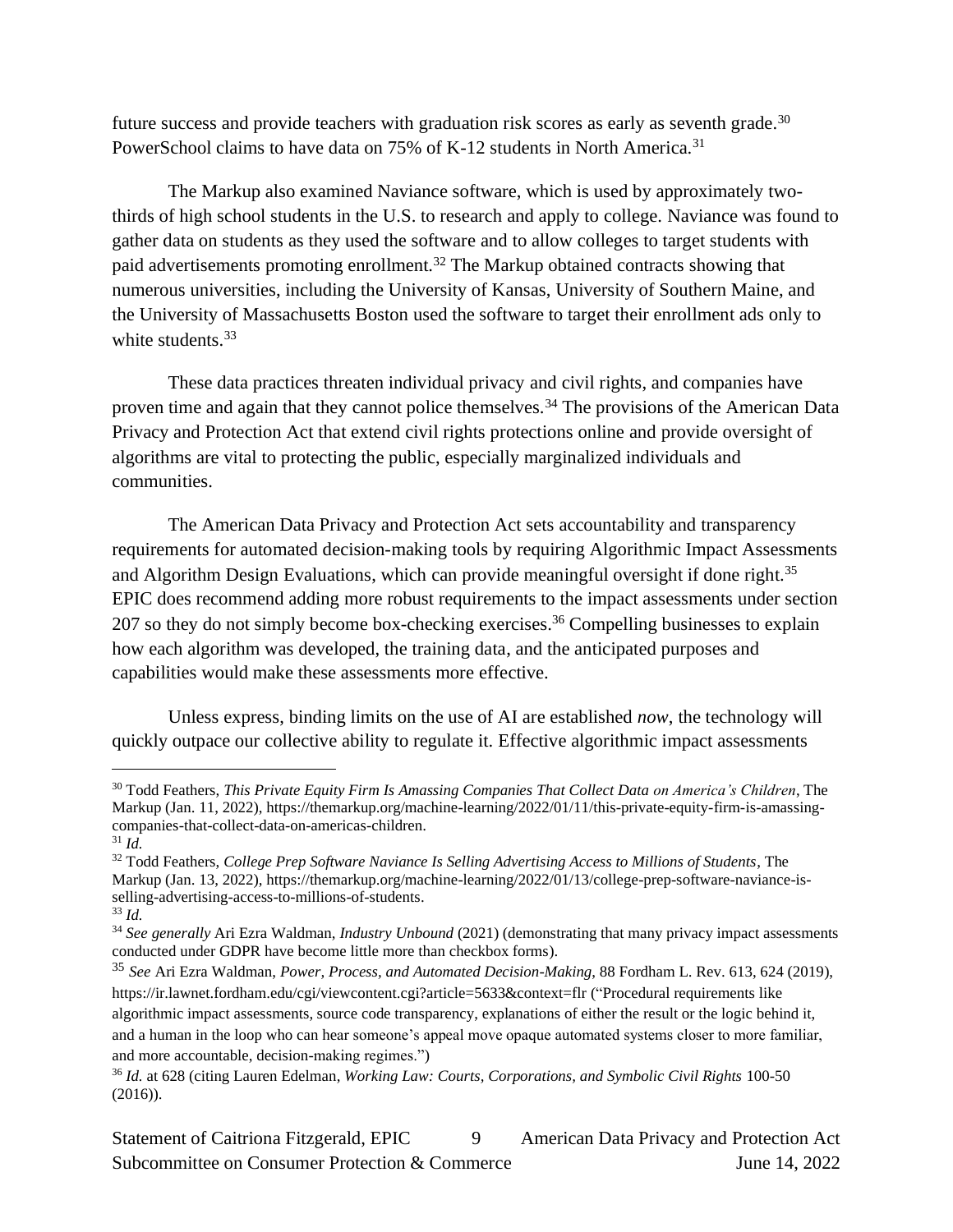with strong oversight are critical to protect against discriminatory uses of data and ensure fairness in decision-making.

## **E. Strong Enforcement is Critical to Privacy Protection**

Robust enforcement is the bedrock of effective privacy protection. This means both a private right of action and enforcement by authorities at the federal and state levels—including the authorities that are best suited to tackle data protection.

# **1. A Private Right of Action**

A private right of action is a crucial tool to supplement administrative enforcement, and we applaud the drafters of this bill for coming to a workable compromise on a private right of action. If a company violates federal privacy law, affected individuals and groups of individuals should be able to pursue meaningful redress from that company on their own. While government enforcement is essential, the scope of data collection online is simply too vast for one entity—or even 50 entities—to regulate. Individuals and groups of individuals who use online services are in a good position to identify privacy issues and bring actions to vindicate their interests. In the absence of a private right of action, there is a very real risk that companies will not comply with the law because they think it is unlikely that they will be caught or fined. Private enforcement ensures that data collectors have strong financial incentives to meet their data protection obligations.

Many privacy laws include a private right of action, and these provisions have historically made it possible to hold companies accountable for their privacy violations. Though the American Data Privacy and Protection Act does not include statutory damages, in the past Congress has frequently included statutory damages in privacy statutes to avoid protracted disputes over quantifying damages. This is important because it is often difficult to assign a specific economic value to the harm caused by a privacy violation.

For example, when Congress passed the Cable Communications Policy Act in 1984, it established privacy rights for cable subscribers and created a private right of action for recovery of liquidated damages of \$100 per for violation or \$1,000, whichever is higher.<sup>37</sup> The Video Privacy Protection Act specifies liquidated damages of \$2,500.<sup>38</sup> The Fair Credit Reporting Act affords individuals a private right of action that can be pursued in federal or state court against credit reporting agencies, users of credit reports, and furnishers.<sup>39</sup> In certain circumstances, individuals can also recover attorney's fees, court costs, and punitive damages. The Driver's

 $37$  47 USC § 551(f).

<sup>38</sup> 18 USC § 2710(c)(2).

<sup>39</sup> 15 U.S.C. §§ 1681n-1681o.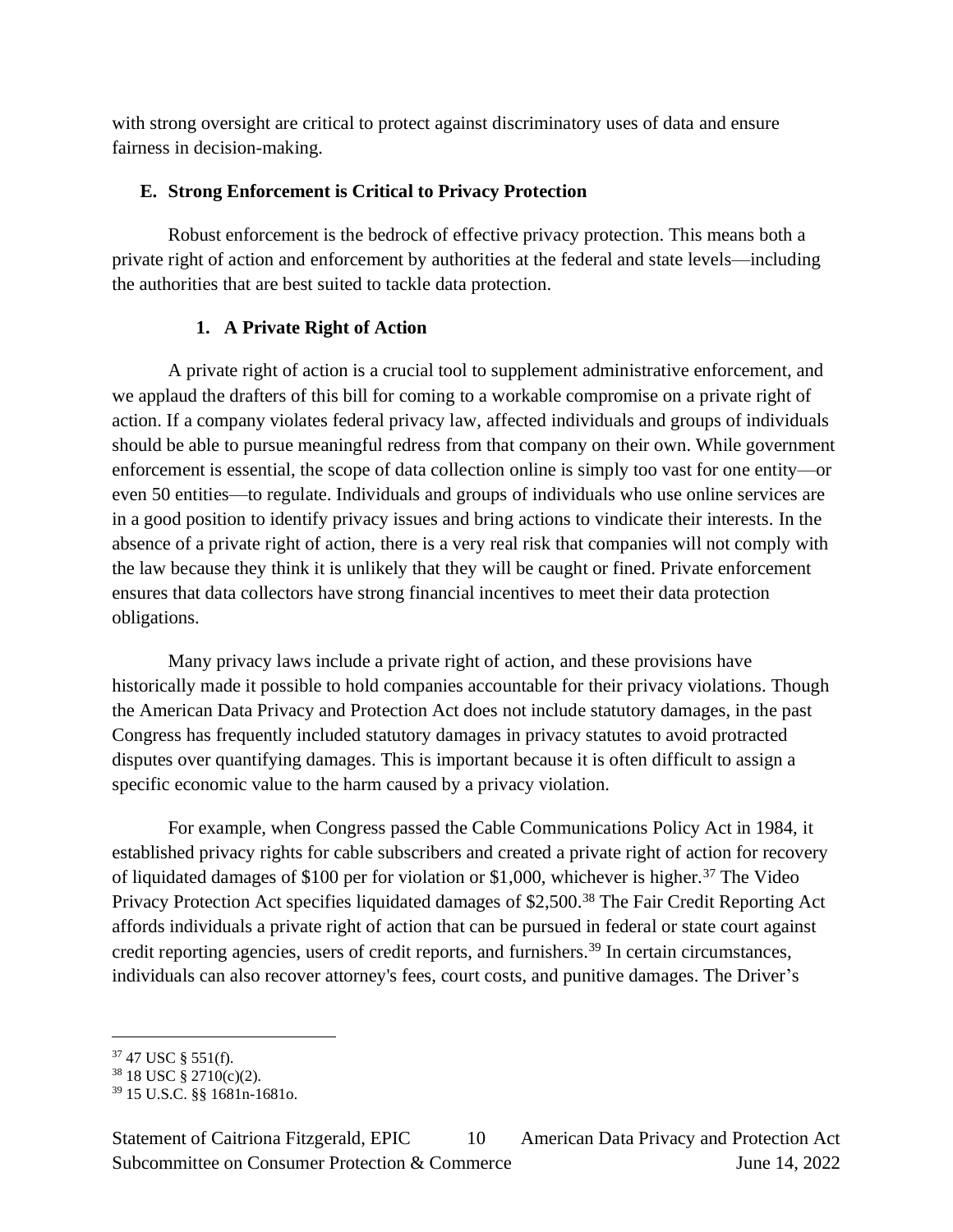Privacy Protection Act similarly includes a private right of action.<sup>40</sup> The Telephone Consumer Protection Act allows individuals who receive unsolicited telemarketing calls to recover actual monetary loss or up to \$500 in damages per violation.<sup>41</sup>

The statutory damages set by federal privacy laws are not large in an individual case, but they can provide a powerful incentive in large cases and are necessary to ensure that privacy rights will be taken seriously by businesses that process personal data. EPIC encourages the Subcommittee to add statutory damages to the private right of action in section 403.

## **2. Federal Agency Enforcement**

Federal agency enforcement is also critical. EPIC has long advocated for the creation of a standalone Data Protection Agency,<sup>42</sup> but establishing a bureau within the Federal Trade Commission is a step in the right direction, provided Congress allocates adequate resources to the new bureau so the FTC can carry out all the regulatory and enforcement obligations required of the Commission in this bill.

We applaud the provisions in the American Data Privacy and Protection Act giving the FTC first-time civil penalty authority. Existing law severely constrains the Commission's power to impose financial consequences on companies that violate civil and privacy rights. Unless a company is already under an FTC consent decree, the Commission can generally only obtain civil penalties if a business violates a cease-and-desist order or a trade regulation rule, both of which require a lengthy administrative process. Enabling the Commission to seek civil penalties against first-time violators will be a powerful deterrent against exploitative data practices and a key tool for holding lawbreaking companies accountable.

Rulemaking authority is also a cornerstone of effective data protection. Although the right to privacy is timeless, the ways that companies seek to use personal data and the technologies that process it are rapidly changing. Safeguarding the right to privacy in the internet era requires clear, detailed, and up-to-date rules developed with the benefit of public participation and agency expertise. It is critical that Congress give the FTC the authority to implement the American Data Privacy and Protection Act through public rulemaking processes. Rulemaking authority will enable the Commission to clarify the obligations of covered entities and the rights of individuals, to update those rules as technology and circumstances evolve, and to effectuate the purposes of the Act with input from all stakeholders.

Statement of Caitriona Fitzgerald, EPIC 11 American Data Privacy and Protection Act Subcommittee on Consumer Protection & Commerce June 14, 2022 11

<sup>40</sup> 18 U.S.C. § 2724.

 $41$  47 USC § 227(c)(5).

<sup>42</sup> *See Big Data: Privacy Risks and Needed Reforms in the Public and Private Sectors*, 117th Cong. (2021), H. Comm. on H. Admin. (Feb. 16, 2022) (testimony of Caitriona Fitzgerald, EPIC), [https://epic.org/wp](https://epic.org/wp-content/uploads/2022/02/EPIC-HouseAdmin-Feb2022.pdf)[content/uploads/2022/02/EPIC-HouseAdmin-Feb2022.pdf.](https://epic.org/wp-content/uploads/2022/02/EPIC-HouseAdmin-Feb2022.pdf)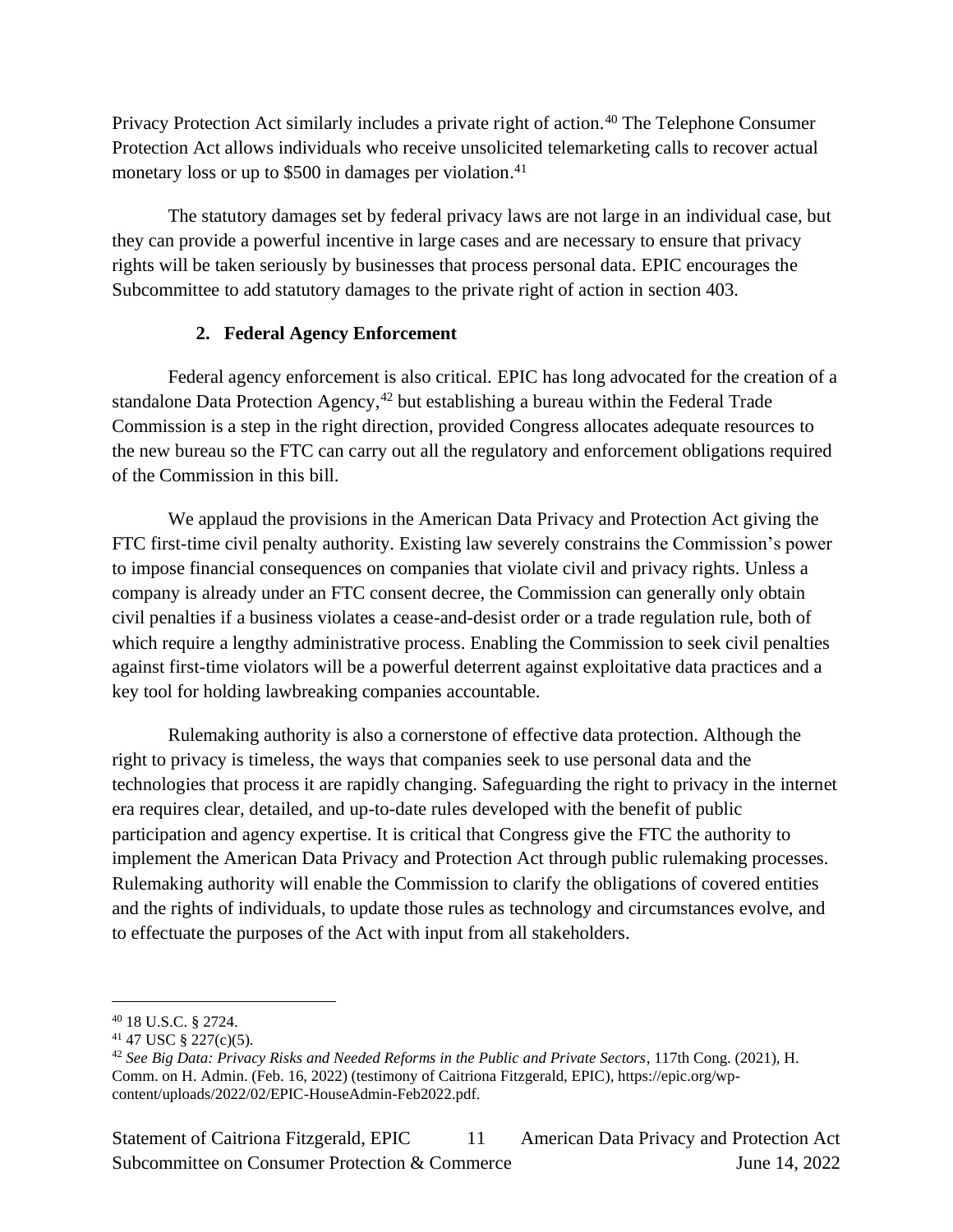As drafted, the Act includes FTC rulemaking authority to define new categories of sensitive covered data responsive to emerging privacy threats; to establish processes for access, correction, and deletion requests by individuals; to create a global mechanism enabling individuals to opt out of certain abusive data practices industry-wide; and to implement the Act's data security requirements. We support these provisions and urge Congress to ensure that the FTC has the power to implement other critical components of the Act through rulemaking, including the data minimization, duty of loyalty, and preemption sections.

#### **3. Enforcement by State Attorneys General and Agencies**

State Attorneys General have historically played a strong role in privacy enforcement, largely stemming from their consumer protection watchdog role.<sup>43</sup> The American Data Privacy and Protection Act rightly preserves and expands this critical enforcement role for state Attorneys General. The bill should also recognize that states may have specialized privacy enforcement agencies and should not limit authority specifically to the "attorney general of a State or the chief consumer protection officer."

## **F. It Is Time for the United States to Reclaim Its Role as a Global Leader for Privacy Protection**

It is long past time for the United States to enact a comprehensive privacy regime and reclaim our role as a global leader in protecting individuals' fundamental rights to privacy and data protection.

Many who read about emerging privacy threats today think of how they will be analyzed under Europe's General Data Protection Regulation or even the emerging regulatory frameworks being developed in California, Colorado, and other states. But it was the United States Congress that stepped forward in the 1970s to tackle the emerging issues of records, computers, and the rights of citizens;<sup>44</sup> to address the threat of unfair and inaccurate consumer profiles; and to call for closer study of how to protect personal privacy in an information society.<sup>45</sup> And many decades before those more modern laws were passed, the very concept of privacy as an individual right was pioneered here in the United States by Louis Brandeis and Samuel Warren<sup>46</sup> and ultimately developed and implemented through state common law.<sup>47</sup> Even in the earliest

<sup>43</sup> Danielle K. Citron, *The Privacy Policymaking of State Attorneys General*, 92 Notre Dame L. Rev. 747 (2017), [https://scholarship.law.nd.edu/ndlr/vol92/iss2/5/.](https://scholarship.law.nd.edu/ndlr/vol92/iss2/5/)

<sup>44</sup> U.S. Dep't of Health, Educ. & Welfare, Records, Computers, and the Rights of Citizens (1973), *available at*  [https://epic.org/documents/hew1973report/.](https://epic.org/documents/hew1973report/)

<sup>45</sup> U.S. Privacy Protection Study Comm'n, Personal Privacy in an Information Society (1977), *available at* [https://archive.epic.org/privacy/ppsc1977report/.](https://archive.epic.org/privacy/ppsc1977report/)

<sup>46</sup> Samuel D. Warren & Louis D. Brandeis, *The Right to Privacy*, 4 Harv. L. R. 193 (1890).

<sup>47</sup> William L. Prosser, Privacy, 48 Calif. L. Rev. 383 (1960).